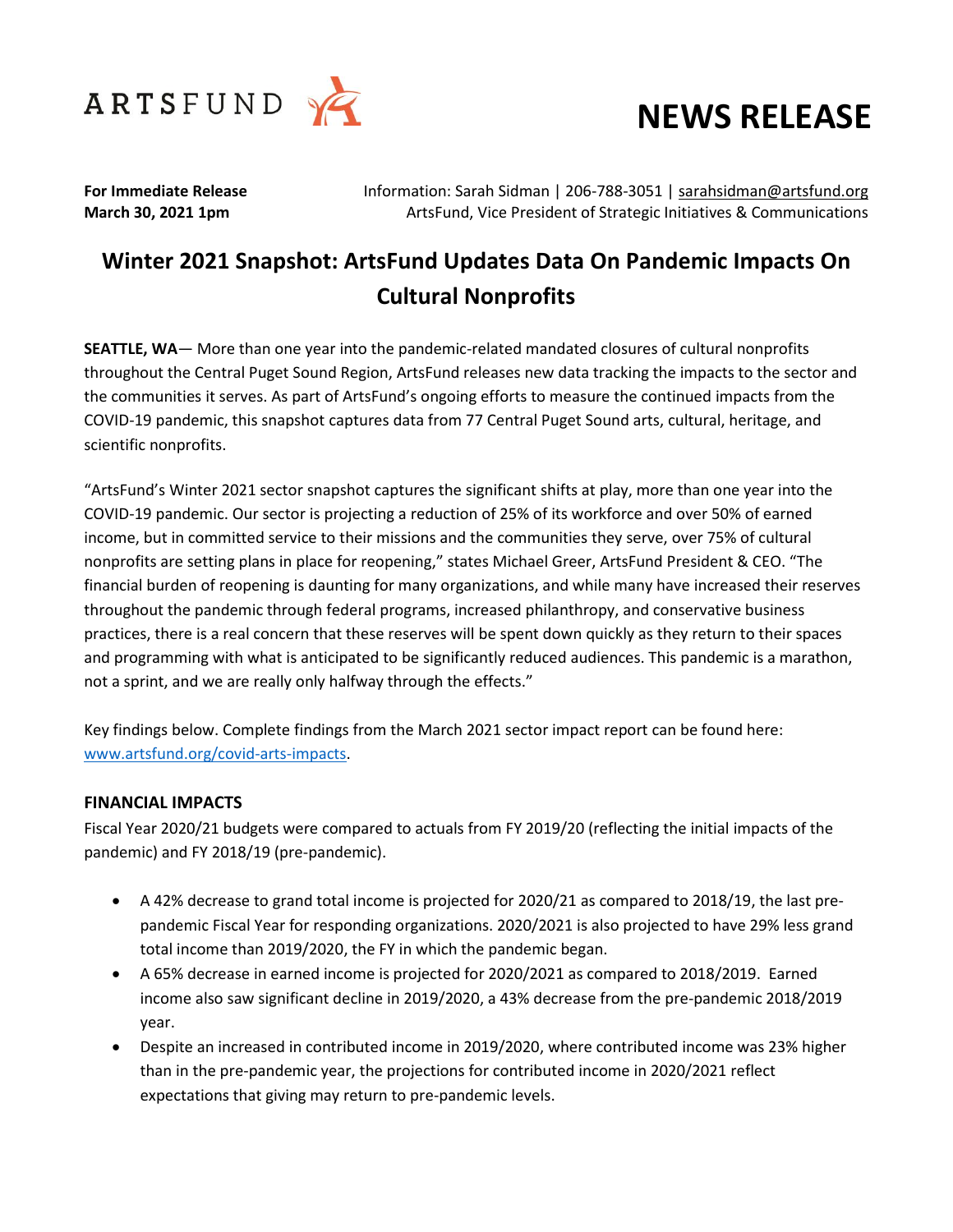- There has also been significant decline in contributed income specifically from benefits, galas and guilds. 2020/2021 budgets for contributed income from benefits, galas and guilds are 29% lower than prepandemic numbers, and 12% lower than 2019/2020 tallies.
- Both 2019/2020 and 2020/2021 operating expense budgets track considerable reduction as compared to pre-pandemic levels: 2020/2021 budgets project a 37% decrease in operating expenses compared to pre-pandemic tallies, and a 24% decrease as compared to 2019/20.

### **EMPLOYMENT IMPACTS**

- As of January 2021, 56% of respondents had staff furloughed or laid-off as a result of the pandemic. The overall percentage of staff furloughs and lay-offs related to the pandemic has decreased over the past year--from 74% in April 2020 and 73% in October 2020.
- Total personnel expenses budgeted for 2020/2021 are nearly 30% lower than in the pre-pandemic fiscal year 2018/2019. Artistic and production personnel budgets are those most dramatically affected, seeing 44% and 37% drops respectively since prior to the pandemic. Administration and education personnel budgets have seen drops of 12% and 11% respectively.

#### **REOPENING**

At the time of data collection, responding organizations were in Phase 2 of the Healthy Washington Roadmap to Recovery Plan.

- While 22% of respondents have already re-opened, only 7% feel they can resume in-person programming in Spring or Summer (April – August).
- 35% project they will not resume in-person programming until Fall 2021.
- The majority of organizations (57%) feel confident that they will have the necessary funds to resume inperson programming when the time comes. An additional 13% feel "extremely confident". This figure is specific to re-opening costs and does not capture uncertainties about sustainability of in-person operations once resumed.
- Visual Arts groups account for 50% of respondents who are "extremely confident." A wide range of disciplines, from dance to theatres, are only "slightly confident" (27%) about resuming in-person programming.

## **SHIFTS & CHANGES**

Consistent with trends ArtsFund has been tracking throughout quarterly data collection, respondents report making the following shifts and changes to serve their communities in response to the pandemic:

- Provision of digital programming 97%
- Shifting primary method of program delivery 92%
- Increasing activities in partnerships 69%
- Changing business model 58%
- Modifying ticket pricing (pay what you want, sliding scale payment)- 58%